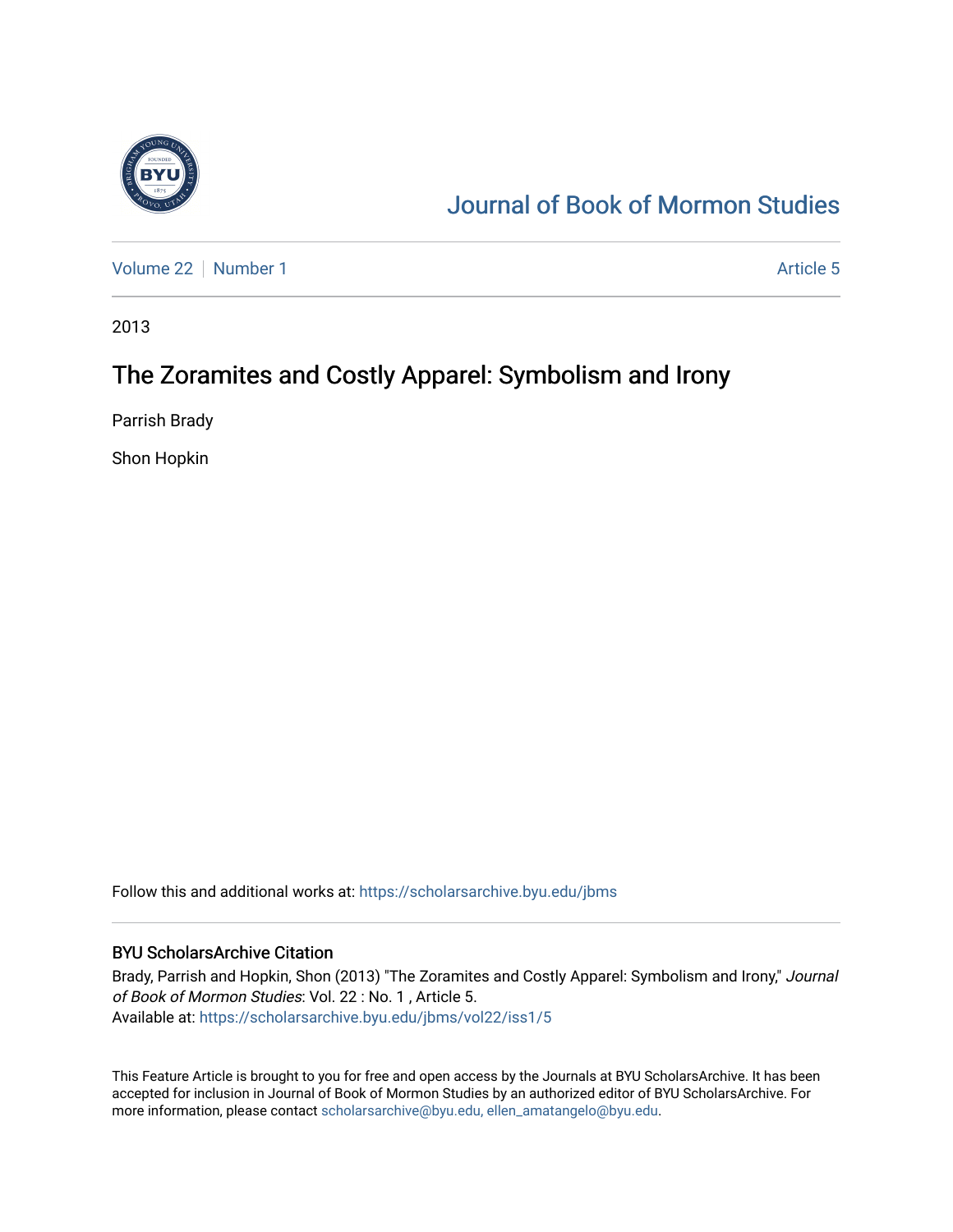

NEAL A. MAXWELL INSTITUTE FOR RELIGIOUS SCHOLARSHIP

**BRIGHAM YOUNG UNIVERSITY . PROVO, UTAH** 

- The Zoramites and Costly Apparel: Symbolism and Irony **Title**
- Parrish Brady and Shon Hopkin **Author(s)**
- *Journal of the Book of Mormon and Other Restoration*  **Reference** *Scripture* 22/1 (2013): 40–53.
	- 1948-7487 (print), 2167-7565 (online) **ISSN**
	- The Zoramite narratives of Alma 31–35 and Alma **Abstract**43–44 are richly symbolic accounts woven with many subtle details regarding the importance of costly apparel and riches as an outward evidence of pride. This literary analysis focuses on how Mormon as editor structured the Zoramite narrative and used clothing as a metaphor to show the dangers of pride and the blessings afforded by humble adherence to God's teachings and covenants. The Zoramites' pride—as evidenced by their focus on costly apparel, gold, silver, and fine goods (Alma 31:24–25, 28)—competes with the foundational Book of Mormon teaching that the obedient will "prosper in the land" (1 Nephi 4:14; Mosiah 1:7). The story develops this tension between pride and true prosperity by employing the metaphor of clothing to set up several dramatic ironies.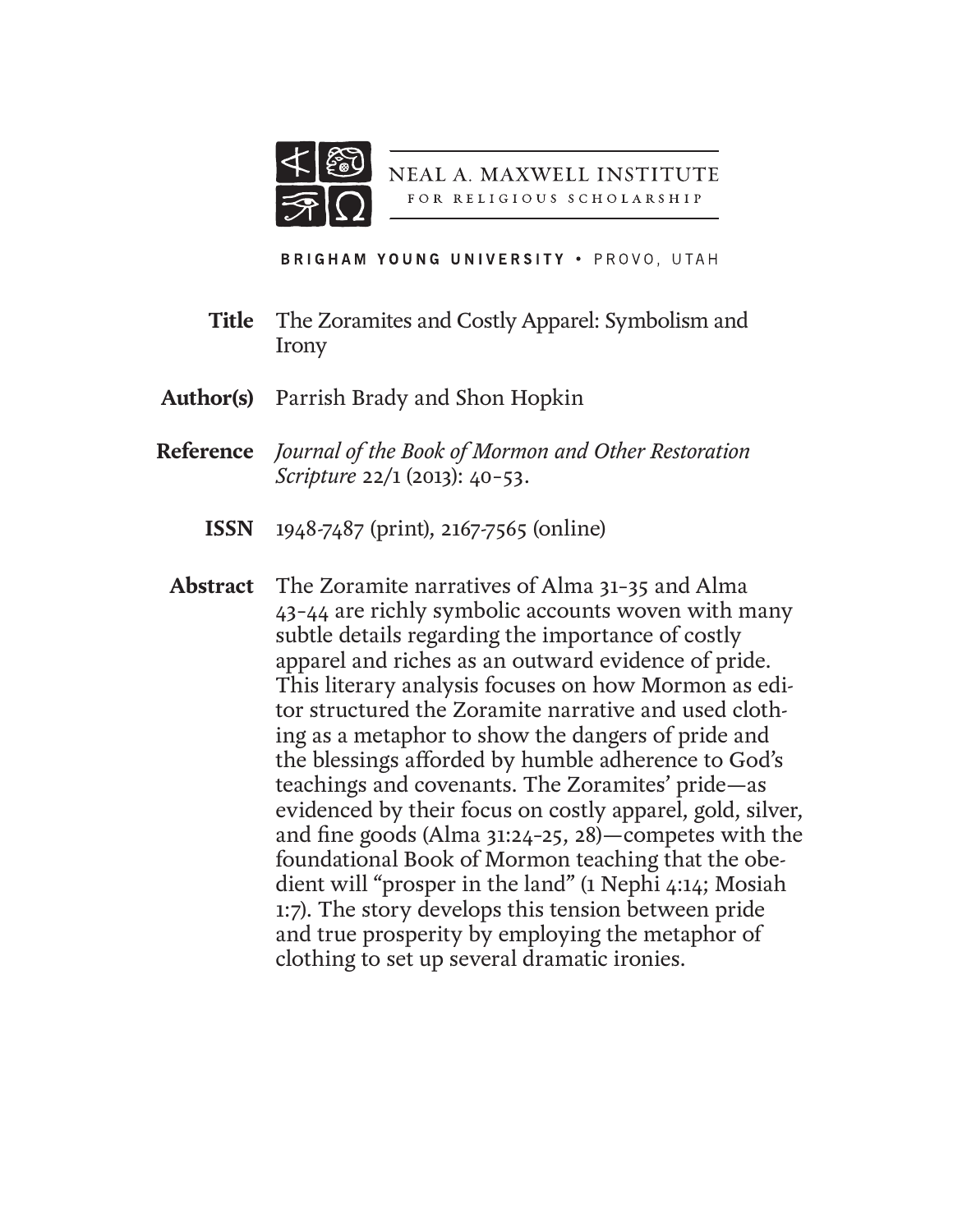# the zoramites and costly apparel: Symbolism and Irony

#### **parrish brady and shon hopkin**

**P** revious studies have focused on the historical function and nature of Nephite and Lamanite dress, particularly in times of war,<sup>1</sup> but none have analyzed how the ancient authors in the Book revious studies have focused on the historical function and nature of Nephite and Lamanite dress, particularly in times of war,<sup>1</sup> but none of Mormon used clothing as a literary tool. The Zoramite narrative of Alma 31–35 and Alma 43–44, in particular, contains many subtle details regarding the importance of costly apparel and riches as an outward evidence of pride woven into a richly symbolic account, but that may be overlooked by the casual reader. This literary analysis will focus on how Mormon's editing hand<sup>2</sup> structured the Zoramite narrative, using clothing as a metaphor to show the dangers of pride and the blessings afforded by humble adherence to God's teachings and covenants. This study will also demonstrate the complexity of the Book of Mormon as a religious text that continues to provide opportunities for fresh literary analysis over one hundred and eighty years after it was first offered to the world.

The Zoramite pride and prosperity—as evidenced by their costly apparel, gold, silver, and fine goods (Alma 31:24–25, 28)—stand in tension in the narrative with the foundational teaching of the Book of Mormon that the obedient will "prosper in the land" (1 Nephi 4:14; Mosiah 1:7).<sup>3</sup> The story develops this tension by using the metaphor of clothing to set up several dramatic ironies.<sup>4</sup> The rich and wicked Zoramites, who had believed themselves prosperous and chosen in part because of their costly apparel and riches, eventually discover the weakness of their position when they are defeated in war by Moroni's army. That army includes the poor Zoramites (Alma 35:14), whose clothing—designed by Captain Moroni for functionality rather than for ostentation—truly gives them an edge of superiority. Mormon's editing choice to include the Zoramite battle (the battle of Zarahemnah) with the war chapters (Alma 43–63) in one sense obscures the dramatic conclusion to the story of the Zoramites and leaves the modern reader to reconnect the narrative thread of Alma 31–35, which is separated from its metaphoric conclusion in Alma 43–44 by Alma's counsel to his sons. This editorial decision will be discussed below.

This illustration of the Rameumptom emphasizes the costly apparel of the worshippers (Alma 31:24). *Set upon Gold.* © Annie Henrie 2013, mixed media, 30 x 48 inches. Used by permission.

#### **FROM THE EDITOR:**

The abridgment of the plates created by Mormon, as others have pointed out, is a sophisticated tour de force in literary composition. Beginning with John W. Welch's groundbreaking work on chiasms in the Book of Mormon, scholars have produced major and minor pieces on its literary aspects. What else is left to do? Plenty! I suspect that we have barely begun to scratch the surface of the depths of the Book of Mormon. The present article by Parrish Brady and Shon Hopkin discusses the use by Mormon of a leitmotif through multiple, though interrupted, chapters in the middle of the book of Alma. With this article I am delighted to welcome Brady and Hopkin to the pages of this *Journal*.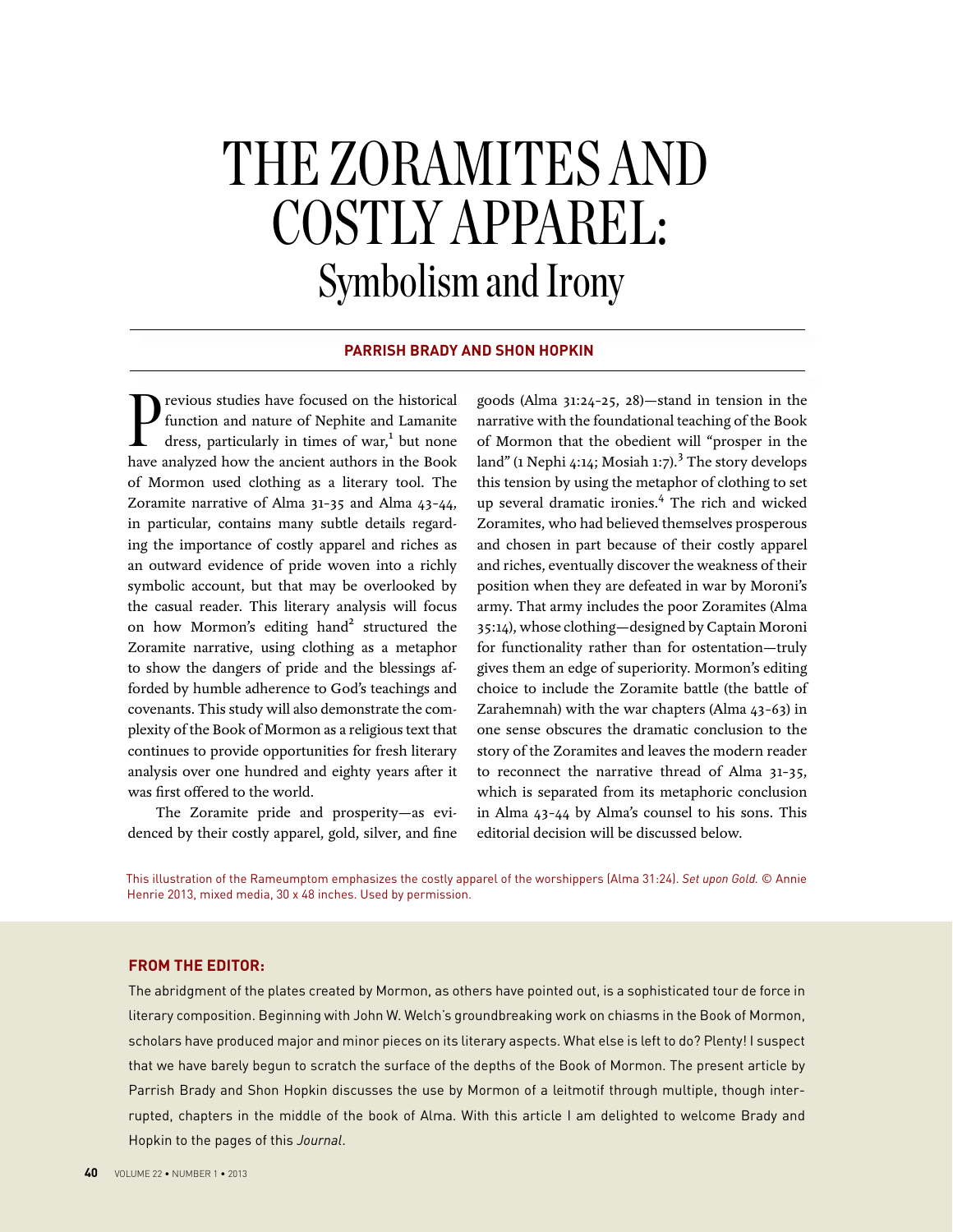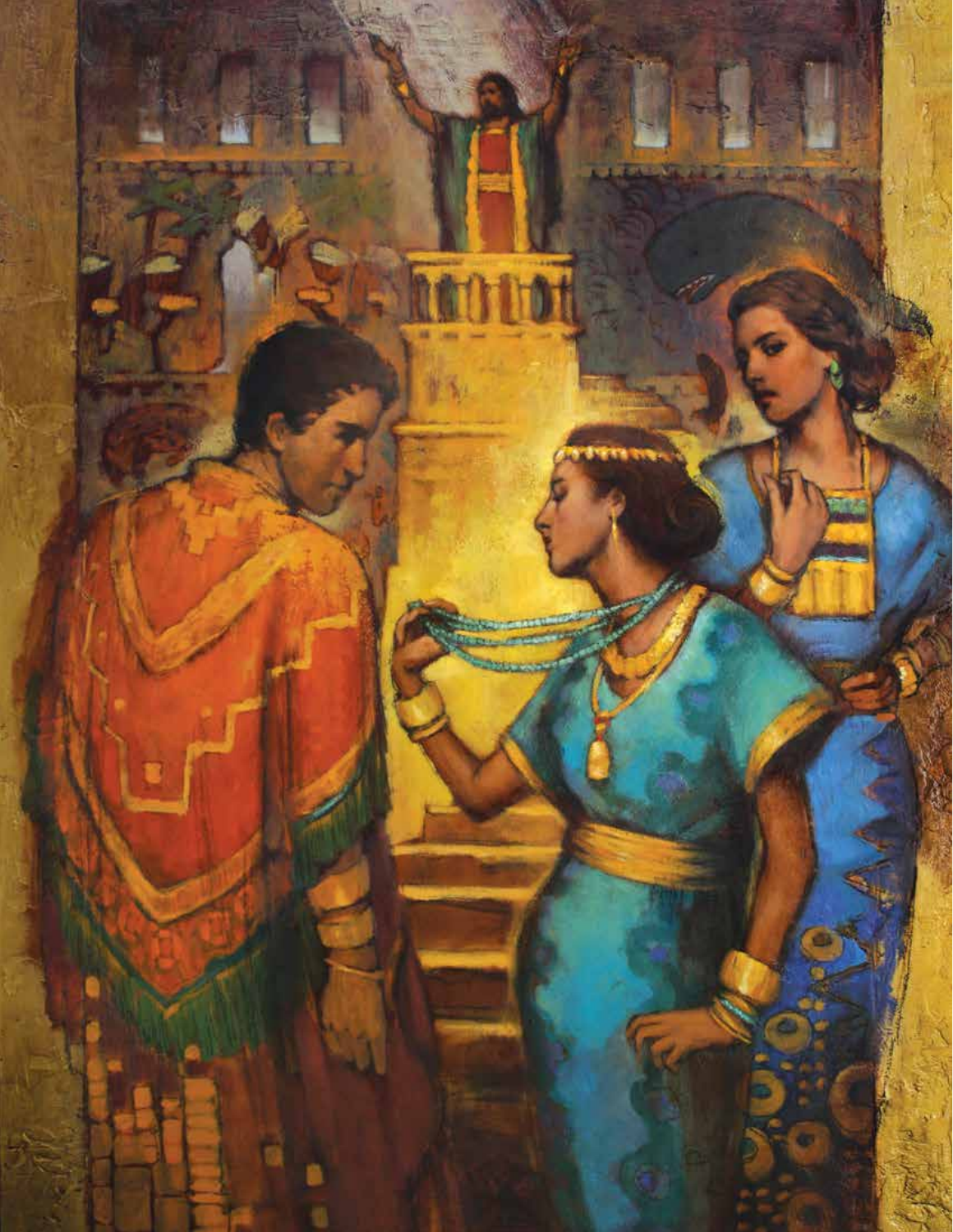

These exquisite gold pieces served as eye and mouth overlays on a mask. © President and Fellows of Harvard College, Peabody Museum of Archaeology and Ethnology numbers 10-71-20/C7679.1, 10-71-20/C7679.2, and 10-71- 20/C7678 (digital file #60742552).

# **The Culture of the Zoramites— The Rameumptom and Extravagant Dress**

Alma 31–35 introduces a Nephite splinter group known as the Zoramites, named after their leader at the time.<sup>5</sup> Alma visited the Zoramites to preach the gospel to them because he had heard rumors that Zoram was leading them "to bow down to dumb idols" (Alma 31:1).<sup>6</sup> From the first mention of the Zoramite people, Mormon indicates that they displayed an adoring regard for tangible objects, possibly referring to the worship of items that they had created with their own hands. Mormon never overtly describes the nature of the "dumb idols" purportedly being worshipped by the Zoramites. Instead, once Alma witnessed the Zoramite culture firsthand his concerns shifted from the worship of idols to the Zoramite obsession with "costly apparel" and their apostate religious practices.

Mormon devotes considerable space to a negative description of the Zoramites' unique form of worship at a stand known as the Rameumptom. $^7\rm\,He$ records that the top of the stand would admit only one person at a time (Alma 31:13) and that the participants who came to pray would offer exactly the same prayer, with uplifted hands stretched forth to the heavens. Mormon then provides Alma's description of the Zoramites as he prayed to the Lord for strength. Alma was "astonished beyond all measure" (31:19) by the prayer of the Zoramites in which they thanked God that they were chosen by the Lord to be his holy children, while all others would be cast "down to hell" (31:17). Thus Mormon almost immediately focuses the narrative on a form of worship that emphasizes Zoramite superiority and pride, in

which one worshipper at a time is on display before the rest of the congregation.

In his prayer, Alma reveals a defining characteristic of Zoramite culture—their extravagant forms of dress:

They are puffed up, even to greatness, with the vain things of the world. Behold, O my God, their costly apparel, and their ringlets, and their bracelets, and their ornaments of gold, and all their precious things which they are ornamented with; and behold, their hearts are set upon them. (Alma  $31:27-28$ )<sup>8</sup>

While it is unclear whether Mormon purposefully connects the early mention of idolatry with the emphasis on costly apparel, the Zoramites' adoring regard for clothing—things made by human hands that have no inherent power—is in some ways consistent with idol worship.<sup>9</sup>

The two salient features of Zoramite culture described by Mormon—the Rameumptom and an obsession with "costly apparel"—actually have much in common that makes them useful rhetorical devices for Mormon as he warns against the damaging

This elaborate dresslike garment painted on a Maya vase dating to around AD 700 shows off a luxurious design. Photograph K764 © Justin Kerr.

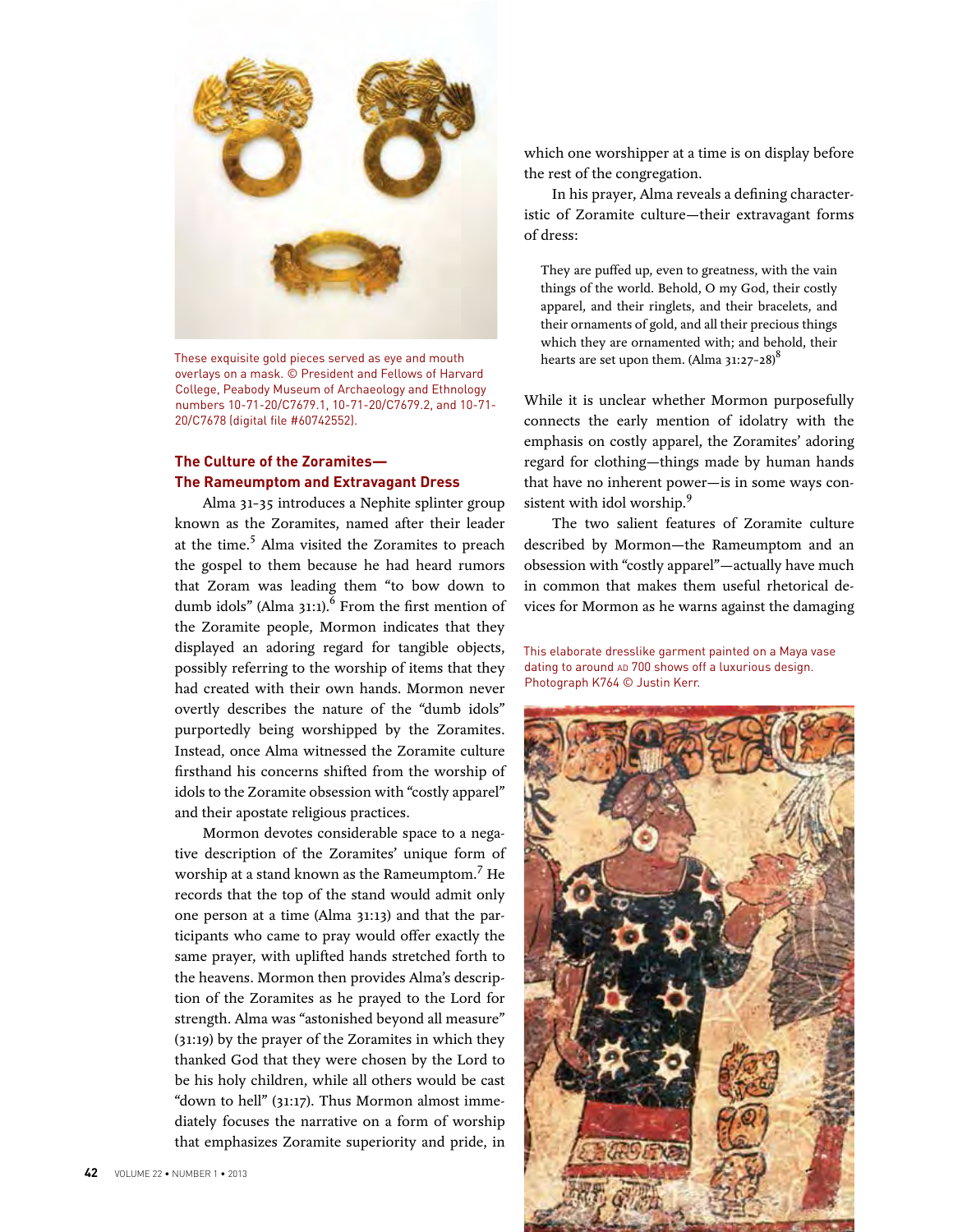effects of pride. In Mormon's description the rote prayer upon the Rameumptom was the only religious practice in which the Zoramites engaged (Alma 31:23). Although the prayer's constantly repeated themes were certainly important in establishing and maintaining doctrinal focus and consistency, the position upon the Rameumptom *during* the prayer also provided a perfect opportunity for the individual at the top to show off his or her attire and adornments to the rest of his community. The ritual form of prayer—with arms outstretched to the heav $ens<sup>10</sup>$ -further maximized this opportunity, allowing precisely those ornaments that Alma had noticed the bracelets, ringlets, and ornaments of gold—to be displayed for all to see. In the way that Mormon structures the narrative, the worship at the Rameumptom was one of the few ways in which Alma could have determined that the hearts of the Zoramites were "set upon" their adornments, because he saw them in essence parading that costly attire and elevating it upon the holy stand during their weekly worship. Alma could see that their fine adornments perfectly complemented the inflated rhetoric of their prayer and became an outward evidence of Zoramite pride.



Tomb 7 at Monte Alban in the state of Oaxaca yielded a large stock of superb jewelry. This necklace masterpiece of shell and blue stone dates to the Mixtec period, after AD 900. Courtesy of Pictures of Record, Inc.

Mormon chooses to place his description of Alma's humble prayer precisely after the prayer on the Rameumptom. With this placement—and with Mormon's earlier description of Alma as the leader of church members who did not wear costly apparel (see Alma 1:27)<sup>11</sup>—Alma's words and appearance act as a literary foil to emphasize the irony of the Zoramite statements. Alma's prayer was everything that the Zoramite prayer was not. It reflected the heartfelt needs of the moment rather than the rote and complacent lack of need of the Zoramites. Alma's words openly acknowledged his own weaknesses and then

Left: This Guatemalan woman demonstrates the laborious process of turning cotton into thread with a hand spindle. D. Donne Bryant. Used by permission. Right: An Aztec mother teaches her daughter to weave (Codex Mendoza). MS. Arch. Selden. A. 1, fol. 60r. Bodleian Libraries, University of Oxford.



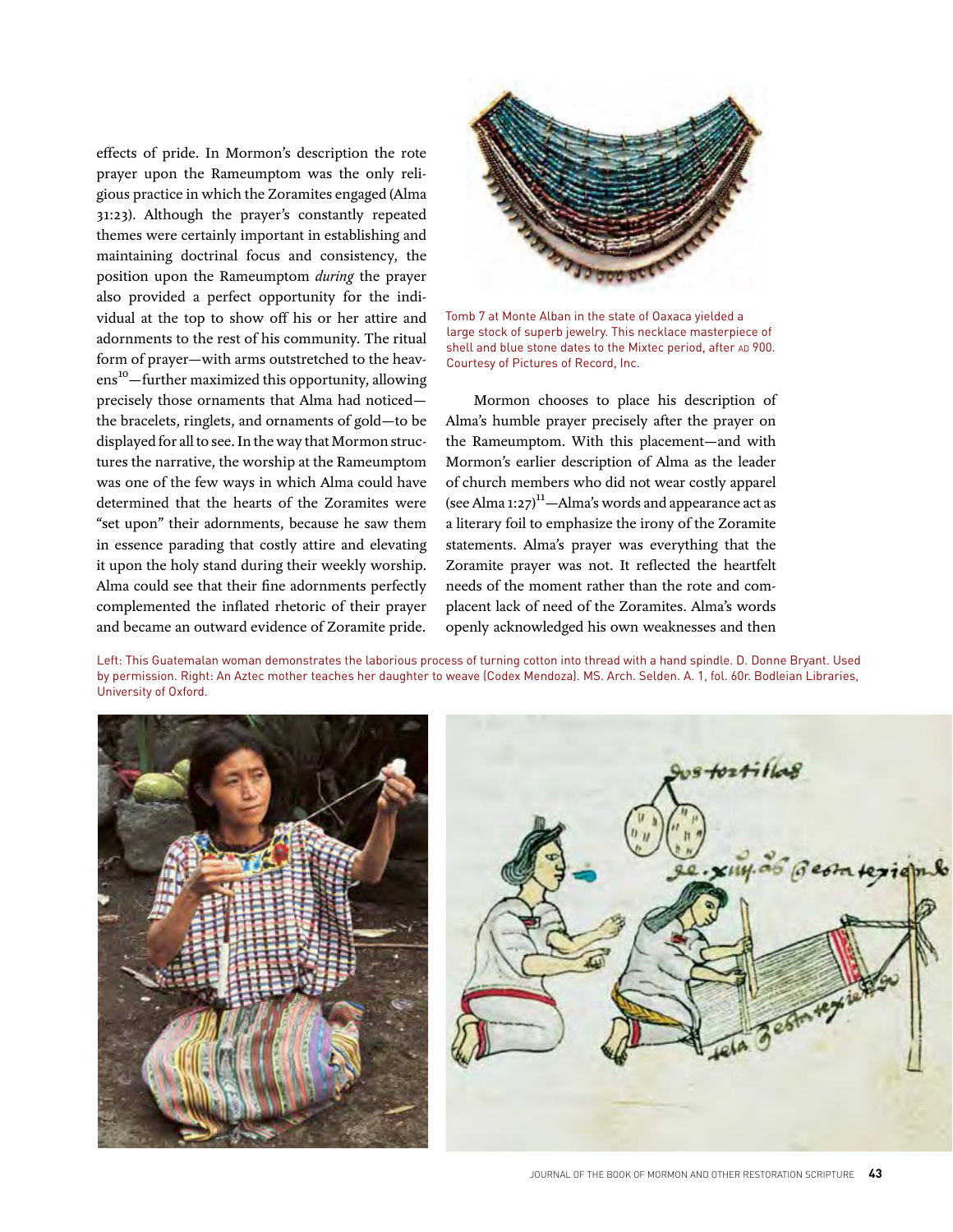focused on the needs of others. The Zoramite prayer contained none of these elements. The tension between the outward appearance of success among the rich Zoramites and the reader's awareness of their truly foolish and degraded state becomes very clear to the reader when placed side by side with the behaviors and appearance of Alma, without need for any editorial commentary, a typical Hebrew literary device.

# **More Evidence of the Zoramite Obsession with Clothing—the Outcast Status of the Poor**

In his description of Alma's teaching, Mormon further develops the connection between the costly apparel of the Zoramites and their form of worship. Mormon reveals that the Zoramite people contained a lower class, a poor group that had been cast out of the synagogues "because of the coarseness of their apparel" (Alma 32:2).<sup>12</sup> Since Mormon has already taken care to emphasize the centrality of the prayer



This painting illustrates the moment when Alma turns from the more wealthy Zoramites to the outcast, impoverished Zoramites (Alma 32:5–6). *Prepared to Receive*. © Annie Henrie 2013, mixed media, 36 x 36 inches. Used by permission.

on the Rameumptom in their worship, then according to that description the poor Zoramites were in reality being excluded from this weekly rite. Their coarse clothing—no other determining factor is mentioned in the text—demonstrated their unworthiness to participate and again emphasizes the centrality of that literary feature to the Zoramite story line.

According to Mormon's narrative, for which he accessed the records of Alma, the poor Zoramites originally "labored abundantly" (Alma 32:5) to build the synagogue, apparently anticipating their participation in the worship of the community. After the completion of the synagogue, however, the poor Zoramites found that their labors did not merit their inclusion in the community's central religious ritual. Since the form of that ritual was uniquely designed to emphasize appearances, it became clear that the poor Zoramites were not appropriately prepared. Given the Zoramites' love of fine adornments, it would have been difficult to justify their central doctrine of superiority if those who were poorly attired were allowed to be seen in the influential position atop the Rameumptom.

The decision to cast out the poor was actually consistent with the purpose of the Zoramite prayer and connected with the method of worship. The prayer solidified and reinforced the fundamental views of the community. Fine clothing and costly adornments became primary evidences that the Zoramites were chosen by God, and individuals were given opportunities on a weekly basis to demonstrate that they still deserved to be numbered with the chosen ones. Even the poor Zoramites accepted these social values, fully believing that their inability to worship appropriately was in direct correlation to their poverty as demonstrated by their clothing. Although the poor did not appreciate the worldview of the dominant culture, they had still absorbed it to the point that they no longer believed they could engage in any form of legitimate worship outside the Zoramite ritual structure as described by Mormon (Alma 32:10).

The humility of the poorly dressed Zoramites juxtaposed with the attitude of the richly attired serves as another literary foil in the text, vividly differing in appearance and behavior from each other. Mormon's emphasis on Alma's desire to teach the poor—notwithstanding their coarse attire—stands in stark contrast to his rejection of the arrogant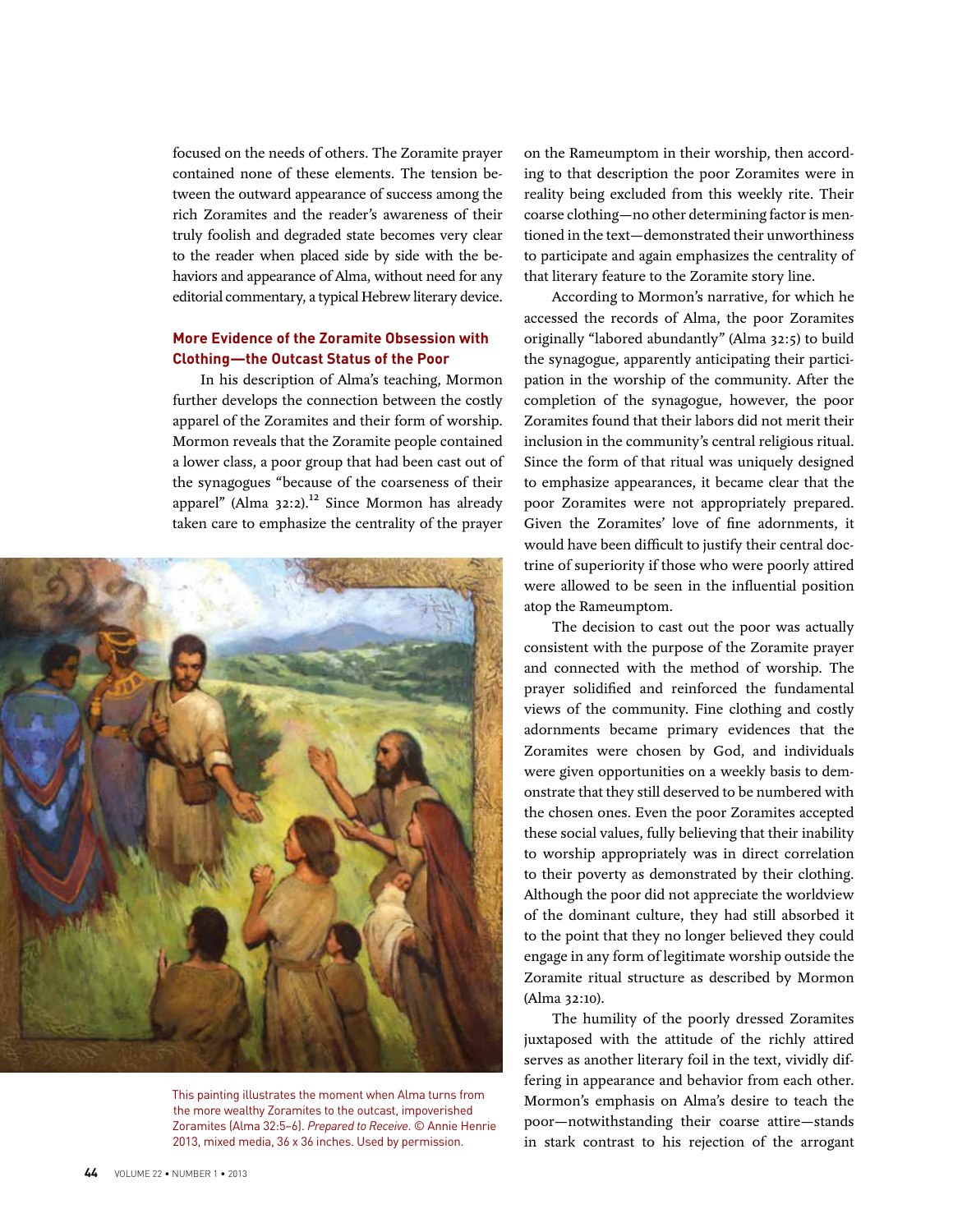attitudes of the rich. After the poor approached Alma to humbly ask a question, he immediately changed his focus from the sumptuously adorned to those who were prepared to listen, creating a clear image of his prophetic priorities and the lack of consideration he gave to worldly evidences of status. "And now when Alma heard this, he turned him about, his face immediately towards him, and he beheld with great joy . . . that they were in a preparation to hear the word. Therefore he did say no more to the other multitude" (Alma 32:6–7). While those who were adorned with the luxuriant trappings of the world were ironically thanking God for their chosen status, Alma's behavior provided a visual demonstration that God favors those who exhibit humility and a desire to learn.

# **Theology of the Zoramites Compared with the Theology of Alma and Amulek**

Alma's and Amulek's teachings to the poor Zoramites continued to highlight the tension caused by outward appearances compared to a true state of being chosen. First, while the rich Zoramites had built synagogues and promulgated the belief that God could only be appropriately worshipped in those sacred spaces by those who were properly attired—an idea consistent with a weak understanding of the law of Moses but completely inconsistent with the true intent of the law that they had rejected—Alma immediately emphasized that anyone, including the poorly dressed, can worship outside of these designated spaces. Not only did he proclaim to the "outside" group that they could worship "on the outside," he also turned the Zoramite view of "chosen-ness" on its head. "I say unto you, it is well that ye are cast out of your synagogues, that ye may be humble. . . . And now, because ye are compelled to be humble blessed are ye" (Alma 32:12–13). Since it was the clothing of the poor that caused them to be cast out of the synagogues, Alma was proclaiming that the coarseness of their clothing had compelled them to be humble and was therefore directly connected to their blessed state. Ironically, by the end of the story the rich Zoramites would be placed in a similar position to the poor, having been compelled to be humble through their defeat in battle. However, unlike the positive example of the poor Zoramites, the narrative never shows the rich seeking repentance because of that compulsion. These

literary ironies are once again made possible through the contrast in appearance of the poorly and richly dressed Zoramites.

Alma explained to the poor Zoramites that though their outward appearance excluded them from worshipping inside the Zoramite synagogues, their inner humility allowed them to worship outside the confines

Alma and Amulek taught the poor Zoramites that the Son of God would suffer for the sins of the world in the greatest dramatic irony ever known: the greatest became the least; the righteous One was not "blessed in the land" but was crucified in order that mankind . . . might be saved.

of the synagogues they helped to build. He taught the poor that they could pray with great effectiveness in their fields, in their closets, in the midst of their congregations (i.e., in their synagogues), and when they were "cast out and [had] been despised by [their] enemies" (Alma 33:10), as they had been because of their coarse apparel. His quotation of Zenos provides dramatic foreshadowing of the future defeat of the rich Zoramites: "Yea, thou didst hear my cries, and wast angry with mine enemies, and thou didst visit them in thine anger with speedy destruction" (33:10). He then introduced the testimony of Zenock that led to the people "ston[ing] him to death" (33:17). Alma's choice of Zenos and Zenock, two righteous prophets who were persecuted and outcast, was purposeful. Indeed, stoning was one of the primary evidences of being cursed and rejected in biblical societies, but in this case it was ironically used on the most righteous.<sup>13</sup>

By quoting Zenos and Zenock and alluding to the story of the brazen serpent, Alma paved the way for Amulek to conclude with the most important concept of their message, the centrality of faith in Christ, no matter the circumstance or physical appearance. The atoning sacrifice of Christ provided the poor Zoramites with the ultimate example that they could be chosen precisely because of the humility induced by their clothing-challenged status. According to the words of Isaiah earlier quoted by Abinadi and recorded by Alma the Younger's father, this Christ—like the poorly attired Zoramites—had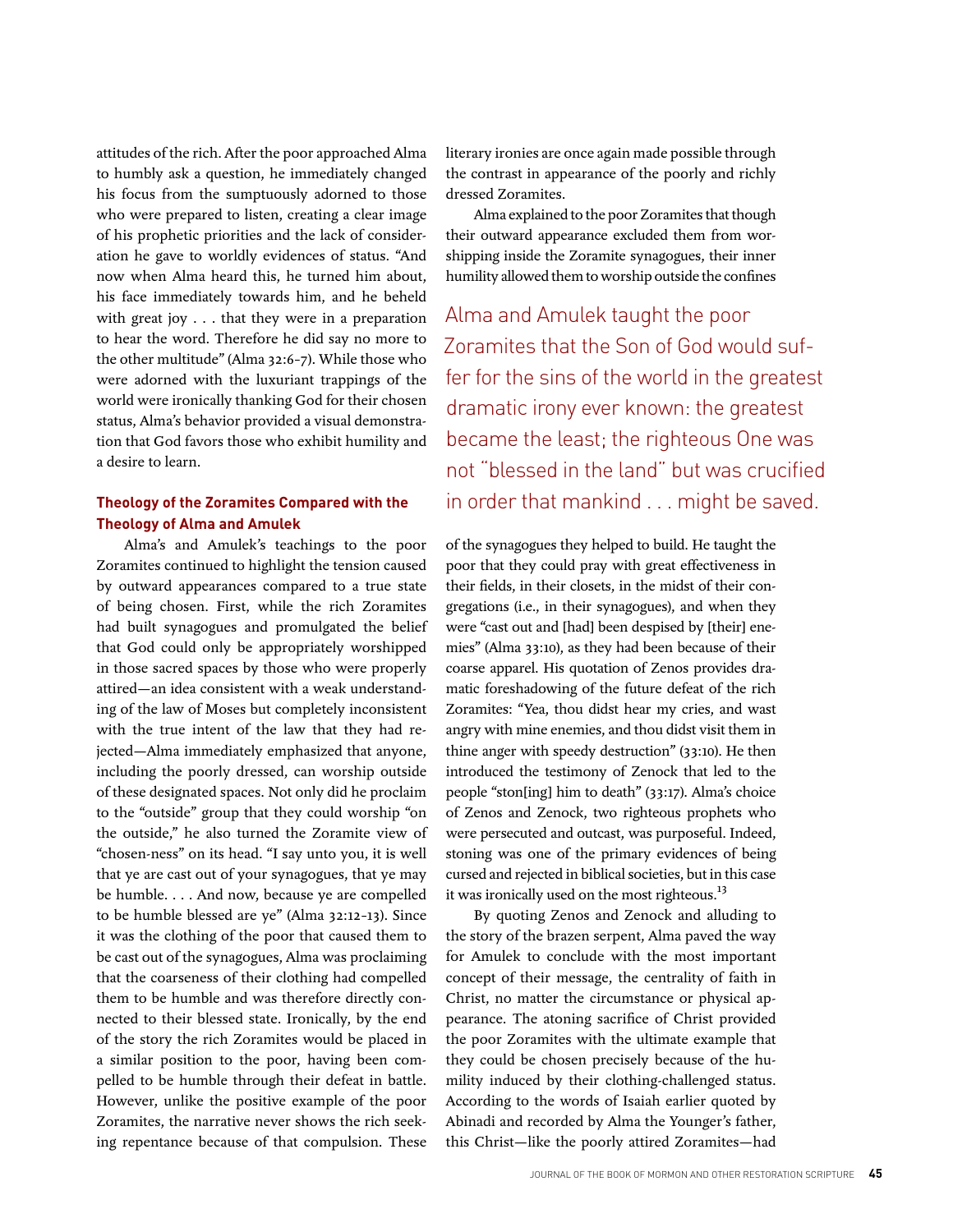"no beauty that [man] should desire him" and was "despised and rejected of men" (Mosiah 14:2–3). Alma and Amulek taught the poor Zoramites that the Son of God would suffer for the sins of the world in the greatest dramatic irony ever known: the greatest became the least; the righteous One was not "blessed in the land" but was crucified in order that mankind—the true sinners, the true "fallen" and "lost"—might be saved (Alma  $34:8-9$ ).<sup>14</sup> After providing the example of Christ, Amulek directly addressed the inherent tension in the situation of the poor by challenging them to "not revile against those who do cast you out because of your exceeding poverty, lest ye become sinners like unto them; But that ye have patience, and bear with those afflictions" (34:40–41). He clearly stated that the richly attired are the sinners and that the poorly adorned, if they remain humble, are the righteous ones. He then taught them that the moral inconsistency of the wicked rich prospering and the righteous poor suffering would be resolved someday. Their afflictions would be relieved if the Zoramites would maintain "a firm hope that [they should] one day rest from all [their] afflictions" (34:41).

Throughout their discourses Alma and Amulek demonstrated that true religion is also concerned with physical or material things, such as clothing, and they never ignored the reality that God chooses and blesses those who are faithful to him. Both Alma and Amulek taught that God will grant both material and spiritual blessings to those who pray to him in faith (see Alma 33:4–10; 34:20–27). Amulek advised the poor that they must pay attention to the physical needs of others and "impart of [their] substance, if [they] have, to those who stand in need" (34:28). According to Amulek, if they did not approach material blessings in appropriate ways, then they would truly be "as dross, which the refiners do cast out (it being of no worth) and is trodden under foot of men" (34:29). With these words Amulek overtly called attention to the theme of being cast out while teaching a group who would have been very sensitive to those terms. However, in his warning to the poor he connected that state to religious hypocrisy and implicitly condemned the prayer of the rich upon the Rameumptom: "If ye do not any of these things, behold, your prayer is vain [implicitly, like the prayer of the rich Zoramites, which was the prayer the poor were familiar with],

and availeth you nothing, and ye are as hypocrites who do deny the faith" (34:28).

By directing his discourse in this way, Amulek did not indicate that clothing had no importance whatsoever but rather taught an appropriate focus on material things and the blessings of God. Earlier Alma had emphasized inward evidences that come by experimenting upon the word of Christ rather than on outward indications of elect status before God. These inward evidences—made available through humility and faith (Alma 32:16, 27)—include knowledge (32:34), feelings of enlightenment (32:34), expansion (32:34), light (32:35), growth (32:41), and sweetness (32:42). The teachings of Alma and Amulek underscore the stark contrast that has been provided in the narrative by the poor and rich Zoramites, showing that true intent and faith in Christ are at the center of a chosen status and that the evidence of God's blessings are most importantly to be found in the joy of the inward man and in future promises of salvation.<sup>15</sup> They teach that God does not judge according to outward indicators but instead grants chosen status according to the humility of his disciples, as would be shown perfectly in the incarnation of Christ, who would "take upon him the transgressions of his people, and . . . atone for the sins of the world" (34:8). This atonement would in turn enable the righteous, resurrected with physical bodies, to be blessed with pure and holy clothing granted by God. In a pointed statement, Amulek promised that "their garments should be made white through the blood of the Lamb" (34:36).<sup>16</sup> Thus an emphasis on humility and sacrifice rather than on superiority and selfishness will enable the true disciple to obtain holy



During the difficult process of refining metals by fire, the impure dross rises to the top and is skimmed away, leaving the pure metal. Photo by Jennifer Hamblett.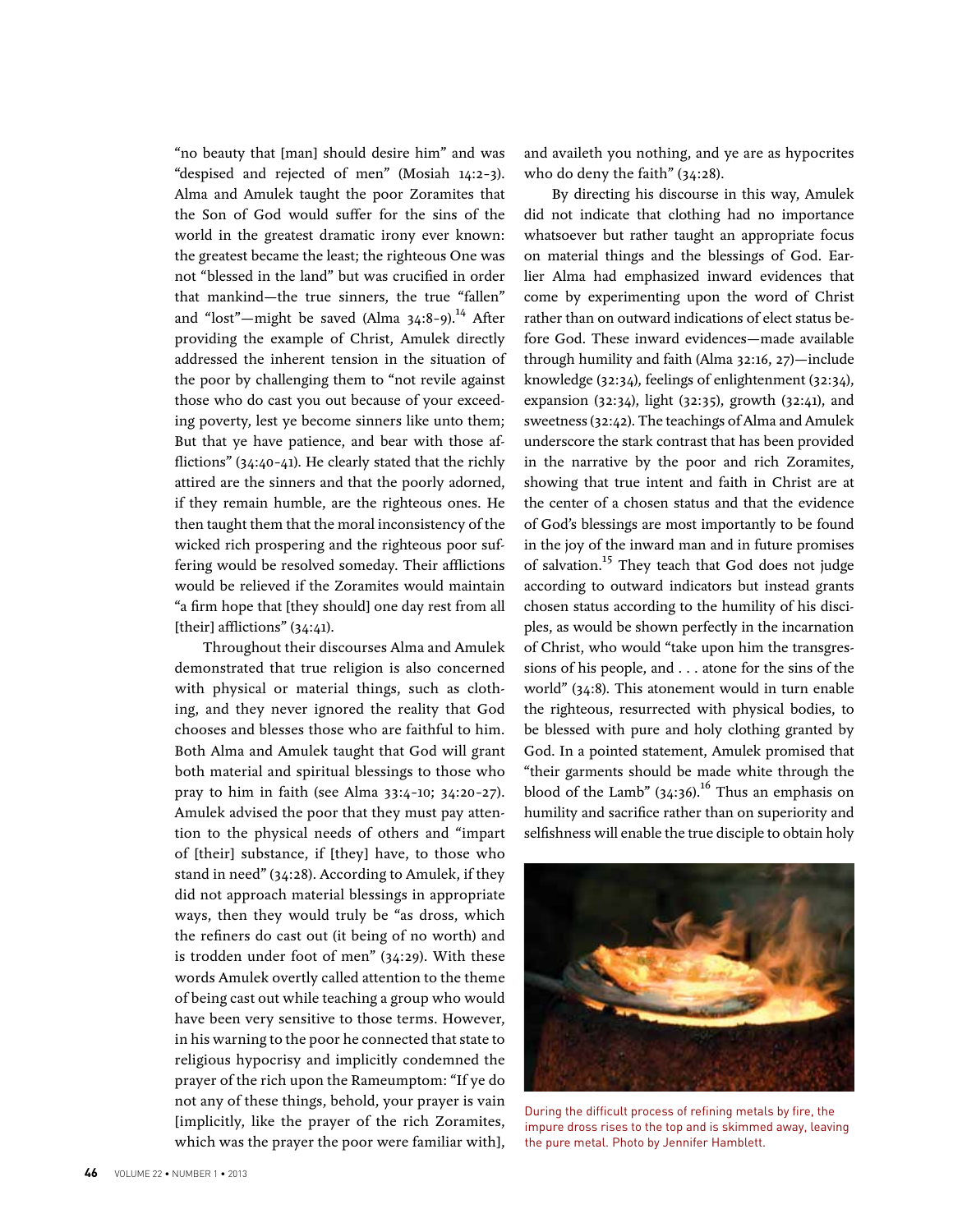clothing that will have lasting value, rather than the ephemeral "costly apparel" of the rich.

After describing the doctrines taught by Alma and Amulek, Mormon indicates that these teachings angered the wealthy Zoramites because they "destroy[ed] their craft" (Alma 35:3). $^{17}$  While Mormon never describes precisely what the craft of the rich Zoramites was, Book of Mormon usage of the word is always negative, referring to some type of deceptive skill or manipulation, and is consistently connected with false teachings.<sup>18</sup> When the poorly clothed Zoramites accepted Alma's teachings, they became convinced that the societal values of the richly adorned were incorrect. Knowing that they did not need to enter the synagogues in order to pray to God, they no longer needed to curry favor with the wealthy. Realizing that their inner humility and faith, rather than their outer trappings, were the best evidence of their value in the eyes of God, they no longer worried about their acceptance by the false standards of others. Indeed, Alma's teachings threatened to undermine the very foundations of Zoramite societal structure. The wealthy Zoramites lost their ability to exert pressure on the poor in order to get gain, and their craft was destroyed.

#### **The Expulsion of the Poor**

Mormon continues to build the Zoramite story line around the metaphor of clothing. When their craft was destroyed by the teachings of Alma, the richly dressed Zoramites chose to completely expel the poor from their society (Alma 35:6). Mormon records that the poor Zoramites were received by the people of Ammon, who "did clothe them, and did give unto them lands for their inheritance; and they did administer unto them according to their wants" (35:9). The religious teachings of the rich allowed a situation in which the poor did not have ready access to better clothing and therefore could not worship in the synagogues that they had built. However, when the poor were completely cast out of the community and should have found themselves destitute, the people of Ammon exemplified the teachings of Alma that true disciples should impart of their substance to the needy and provided those poor with exactly that which they lacked.

While the attitude of the wealthy toward their clothes had dictated their beliefs and proud behaviors, the attitude of the converted poor toward

clothes was subordinate to and constrained by their religious beliefs. The attitude of the wealthy led to increased societal controls and to final failure, while the attitude of the poor led to increased freedom and to final fulfillment and success. The poor did not have to wait until the next life for their situation to be reversed or for their hopes to be fulfilled. The initial literary tension set up by Mormon through the use of clothing at this point begins to be reversed as the obedient and humble truly began to prosper in the land, while the proud and wicked began to lose their material blessings.

#### **The Zoramite/Lamanite Alliance**

In Alma 35:10 Mormon declares that "the Zoramites . . . began to mix with the Lamanites," after which they "began to make preparations for war against the people of Ammon" (Alma 35:11) because the Ammonites had chosen to take in the poor Zoramites. An interlude follows in which Mormon interjects the teachings of Alma to his sons. These discourses were apparently motivated by the imminent war and by the wickedness Alma saw around him. While these chapters demonstrate some of the reasons why the rich rejected the teachings of Alma, they also divide the Zoramite story into two parts and separate the main body of that story from its conclusion in Alma 43–44.

While this editorial choice obscures some of the themes and ironies in the Zoramite narrative that would have been clearer were the story line seamless, Mormon's choice may have been motivated by another editorial decision: a desire to keep the war chapters (Alma 43–63) connected to the introduction of the main protagonist of that narrative, Captain Moroni. In addition to the break in the story line, when Mormon picks up the narrative in Alma 43 he no longer overtly discusses the theme of the Zoramites' obsession with clothing. Instead, Mormon begins to emphasize a new—but closely related—literary theme based on clothing: the careful attention Moroni gave to arming his troops with appropriate military clothing as contrasted with the Lamanite nakedness. Beginning in Alma 43, then, the story of the rich and poor Zoramites is subsumed into the broader story of the Nephites and the Lamanites. However, although Mormon chooses to no longer emphasize the narrative of the Zoramites, he has provided all the details in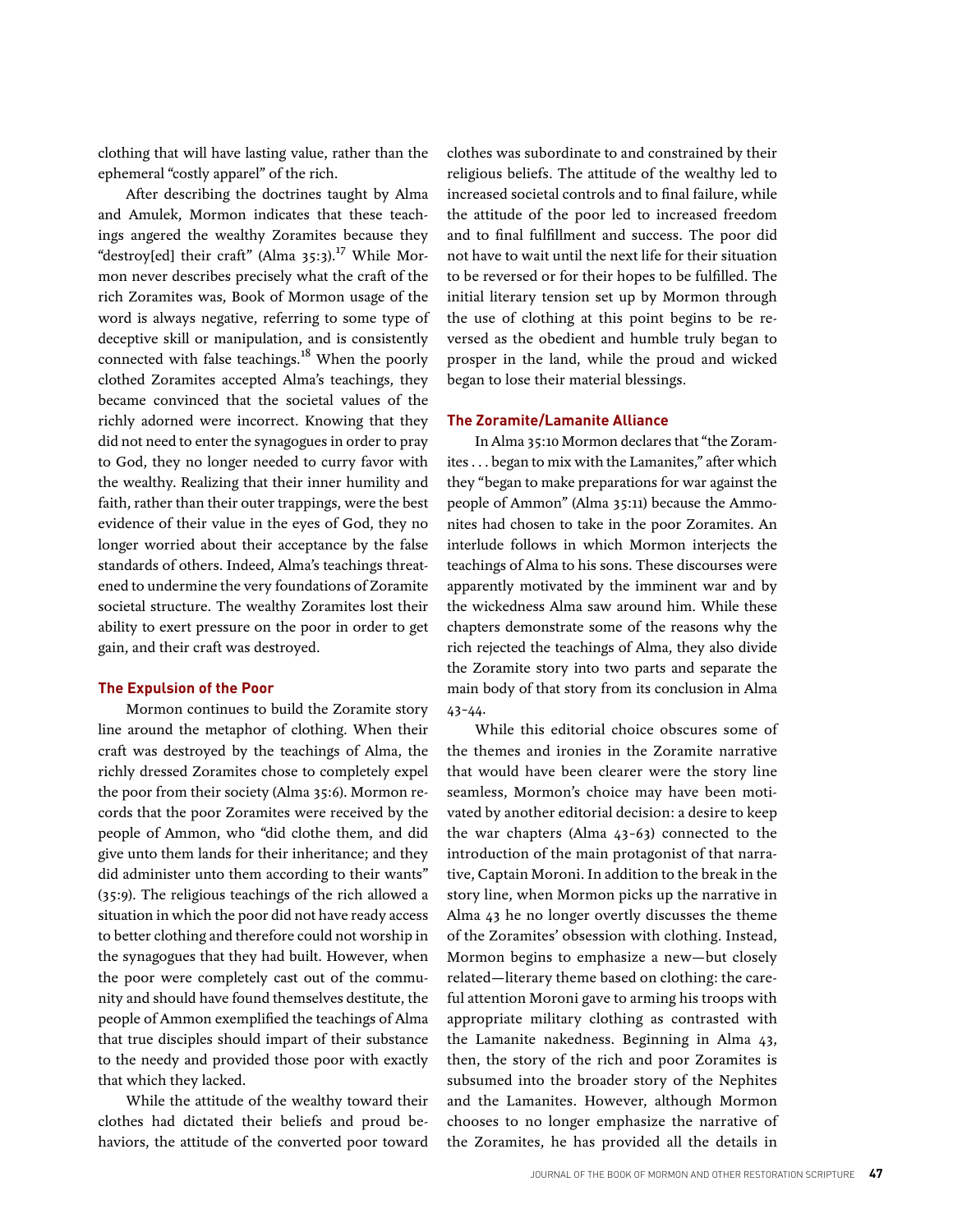Alma 35 that demonstrate their involvement in the war of Moroni and Zarahemnah. It is left to the reader of the text to recognize the final ironies in the Zoramite story line that play out in the ensuing battle. The Zoramite war in Alma 43—connected by Mormon with the great war narrative of Alma 46–63—concludes the Zoramite story line of Alma 31–35 and brings closure to its message.

Mormon's description of that which inspired the Nephites may indicate his belief that the Zoramites and Lamanites were fighting for monarchy, power, and material gain, echoing the motivations of the wealthy Zoramites.

> Alma 43:4 picks up the thread of Alma 35:10–11 by explaining that "the Zoramites became Lamanites." The society that had prided itself on its costly apparel and that had cast the poor from its synagogues because of the coarseness of their clothing was now forced to unite with and rely on a people that Mormon describes as going into battle "naked, save it were a skin which was girded about their loins" (Alma 43:20). Mormon clarifies, however, that the rich Zoramites did not follow the Lamanite customs of war dress: "yea, all were naked, save it were the Zoramites and Amalekites" (43:20). His description of the rich Zoramites running into battle with the naked Lamanites provides a strong visual image that emphasizes the incongruence of the new Zoramite situation. Mormon indicates that "the Zoramites became Lamanites"  $(43:4)$  or that the Zoramite identity was subordinated under the Lamanite identity rather than the other way around. The people who had separated from the Nephites in order to rejoice in their superiority were now a subset of the Lamanites.

## **The Clothing of the Outcast Zoramites under the Leadership of Moroni**

The descent of the Zoramites into a union with the Lamanites—a downward move providing evidence of the failure of their social ideology contrasts with the shift in the clothing of the poor Zoramites. As has been mentioned, the poor were first blessed by the clothing they received from the people of Ammon. In addition, Mormon had earlier recorded that the poorly dressed Zoramites who came to Jershon took up arms to defend their newly obtained lands (Alma 35:14) against the approaching threat of the Lamanites, Zoramites, and Amalekites. Thus while the wealthy Zoramites were allied with the nearly naked Lamanites in order to assuage their wounded pride and possibly to regain power and support their material desires, the poor Zoramites were engaged with the Nephite army under Moroni in order to "preserve their rights and their privileges, yea, and also their liberty, that they might worship God according to their desires" (43:9) and in order to protect the people of Ammon who had rescued them. Mormon details that Moroni had provided his armies, including no doubt the outcast Zoramites, with special clothing: "Moroni, had prepared his people with breastplates and with arm-shields, yea, and also shields to defend their heads, and also they were dressed with thick clothing"  $(43:19)$ .<sup>19</sup> The repentant Zoramites, who had once been coarsely dressed, gained an additional layer of well-crafted clothing and armor that would distinguish them from the wealthy Zoramites and that would even place their manner of dress at a level above that of their former persecutors, at least in military matters. While the clothing of the rich Zoramites had been inappropriately focused on appearance, the clothing of the outcast Zoramites was designed with functionality and utility in mind.

These contrasting images, centered on clothing, serve a symbolic as well as a functional purpose in Mormon's narrative. The Lamanites and the Zoramites had desired freedom from the constrictions of the Nephite society and religious code. Korihor, who had died among the Zoramites, had described those societal rules as a "yoke" (Alma 30:13) and as "foolish ordinances and performances which are laid down by ancient priests, to usurp power and authority over [the people], to keep them in ignorance, that they may not lift up their heads, but be brought down" (30:23). The rich Zoramites echoed those sentiments in their prayer, referring to the Nephite beliefs as "childishness" (31:16). Nevertheless, much as the Book of Mormon teaches that obedience to God's commands will allow the people to "prosper in the land" (1 Nephi 4:14), the choice of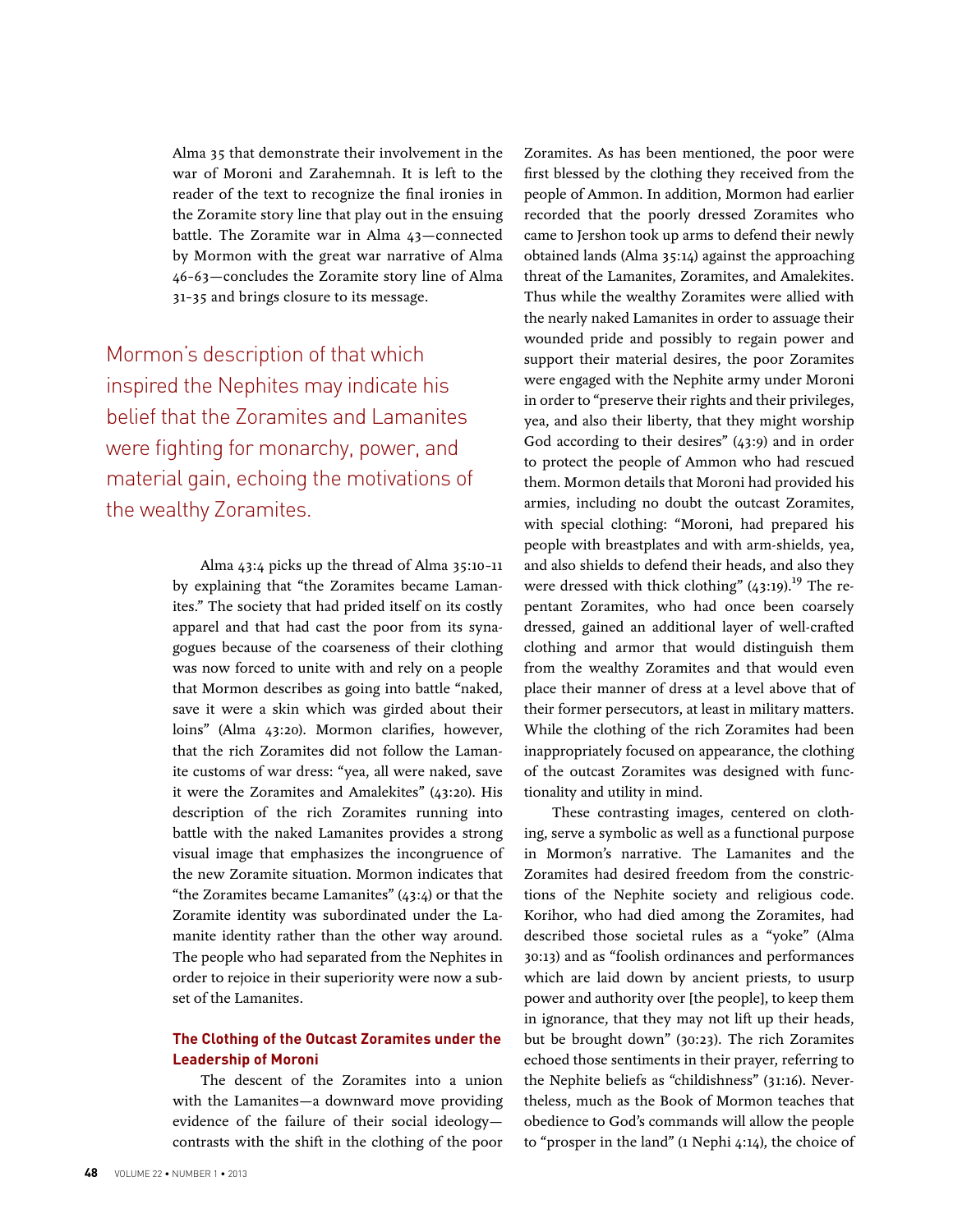the Nephites to restrict and protect themselves with "thick clothing" and with the power of their newly found religious beliefs ensured their victory.20

Additionally, the poor Zoramites displayed a symbolic spiritual progression relating to the clothes they wore. At first their coarse clothes can represent a state of spiritual confusion as well as a state of humility that prepared them to hear the word of the Lord. After they were converted to the correct principles taught by Alma they received new clothes from the Ammonites (Alma 35:9). Finally, the armor and thick clothing provided them by Captain Moroni after accepting his call to defend their lands and their families can symbolize a more advanced covenant level of giving their lives to God in order to support and defend their freedom and religion, reminiscent of the armor-of-God imagery used by Paul in Ephesians 6.

In his account Mormon emphasizes the importance of the clothing for the Nephite victory:

And the work of death commenced on both sides, but it was more dreadful on the part of the Lamanites, for their nakedness was exposed to the heavy blows of the Nephites with their swords and their cimeters, which brought death almost at every stroke. While on the other hand, there was now and then a man fell among the Nephites, . . . they being shielded . . . by their breastplates, and their armshields, and their head-plates. (Alma 43:37–38)

Mormon teaches that the clothing of the Nephites, however, was not the sole reason for their victory. Rather, he connected their victory to a "better cause, for they were not fighting for monarchy nor power but they were fighting for their homes and their liberties, their wives and their children, and their all, yea, for their rites of worship and their church" (Alma 43:45). Mormon's description of that which inspired the Nephites may indicate his belief that the Zoramites and Lamanites *were* fighting for monarchy, power, and material gain, echoing the motivations of the wealthy Zoramites.

While Mormon demonstrates that the success of the Nephites can be found in the correlation between their appropriate clothing and their religious motivations for fighting, he shows that Zarahemnah, the leader of the Zoramite/Lamanite army, suffered from an inappropriate focus on clothing—the battle attire of the Nephites—while ignoring the power of religious faith. Zarahemnah completely overlooked



This Zapotec funerary urn (about AD 500) illustrates the intricate symbols included in this elaborate clothing. Colección Museo Amparo. Fotografía Carlos Varillas.

the powerful motivations that spurred the Nephites to victory and attributed their victory solely to their clothing and their cunning: "We do not believe that it is God that has delivered us into your hands; but we believe that it is . . . your breastplates and your shields that have preserved you" (Alma 44:9). That the connection had been misunderstood by the enemies of the Nephites is demonstrated in a subsequent war (led by Amalickiah and Ammoron, descendants of the original Zoram, according to Alma 54:23) in which the Lamanites chose to copy the Nephite mode of armor but failed again to be guided by true, empowering religious principles (49:5–6). As a result, their overreliance on clothing and on material strength again led to their defeat.<sup>21</sup>

### **Resolution**

The ferocious battle between the Nephites and Lamanites in Alma 43–44 provides a stunning array of contrasting images, ironies, and tensions based on the metaphor of clothing, all of which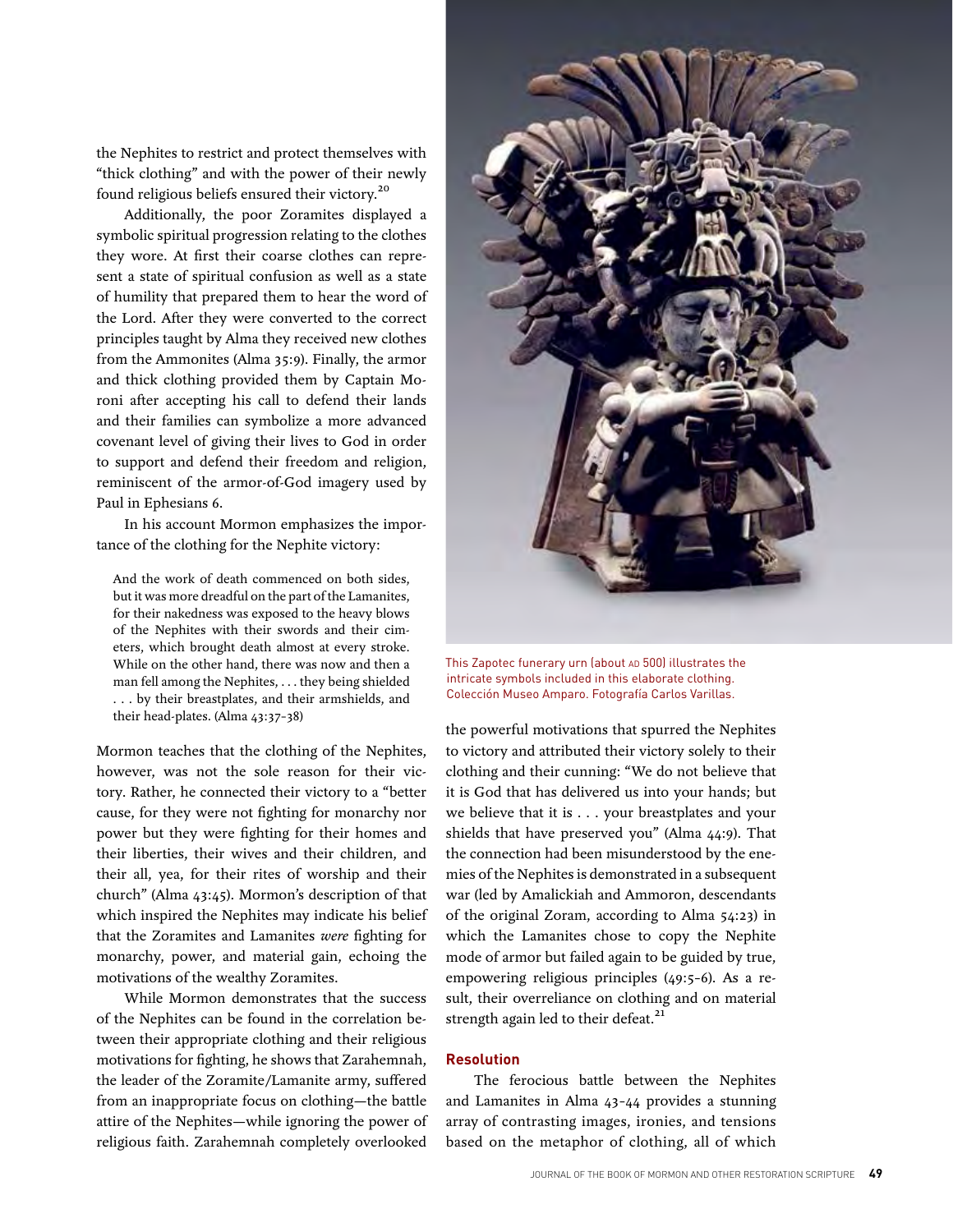

This Maya king is wearing quilted cotton armor. Lintel 8, Yaxchilan, Chiapas, Mexico, AD 760. Redrawing by Michael P. Lyon.

are resolved by the end of the story line. The appropriately clothed Nephites were arrayed against their constant enemies: the naked Lamanites, the apostate Zoramites, and the power-hungry Amalekites. Although they are not overtly mentioned by Mormon after Alma 35, the poor Zoramites, joined together with the Nephites and dressed in their thick clothing and armor, were engaged in hand-to-hand combat with the rich who had despised them for their coarse apparel, who had sought power over them, and who had finally cast them out. The repentant Zoramites (Alma 35:14), now counted again among the Nephites, cried "with one voice" (43:49) together with the people from whom they had formerly been estranged and separated. In that moment of humble reliance upon the Lord they began to conquer those whose clothing had been a symbol of their oppression, inflicting wounds upon the unprotected bodies of the Lamanites and the rich Zoramites while being protected by their own clothing, provided them as a result of their new beliefs and their union with God's people. Engaged face to face in the brutal struggle of war, the wealthy Zoramites were forced to witness their complete defeat directly at the hands of the Nephites and the supposedly inferior Zoramite poor, now well dressed, well protected, and resolute.

The tension created by the promise of the Book of Mormon—that the obedient will "prosper in the land"—is resolved. At the end of the story the outward appearances have turned to match the inward reality of the blessings of the Lord upon those who humble themselves in righteousness. Whether or not the rich Zoramites ever understood the dramatic irony of their situation, Mormon's narrative uses their clothing to develop that irony in order to teach the reader important truths about pride and humility, the power of faith in God, the dangers of an obsession with material things, and the appropriate place of material things in the scope of true worship. The story of the poorly adorned Zoramites contrasts powerfully with that of their well-clothed brethren, whose tale ends in complete humiliation and failure steeped in bitter irony, while Mormon demonstrates that in the end the obedient will indeed prosper in the land.  $\blacksquare$ 



**Parrish Brady** is currently engaged in postdoctoral research at the University of Texas at Austin, where he is studying camouflage in fish and insects. He received his PhD in plasma physics at the University of Texas at Austin in 2008. He served an LDS mission in Norway and has spent many

years teaching advanced gospel topics in the LDS Primary organization.



**Shon Hopkin** received his BA and MA degrees in ancient Near Eastern studies from Brigham Young University and his PhD in Hebrew studies from the University of Texas at Austin. He taught for the Seminaries and Institutes program for fourteen years and is currently an assistant professor

in ancient scripture at Brigham Young University.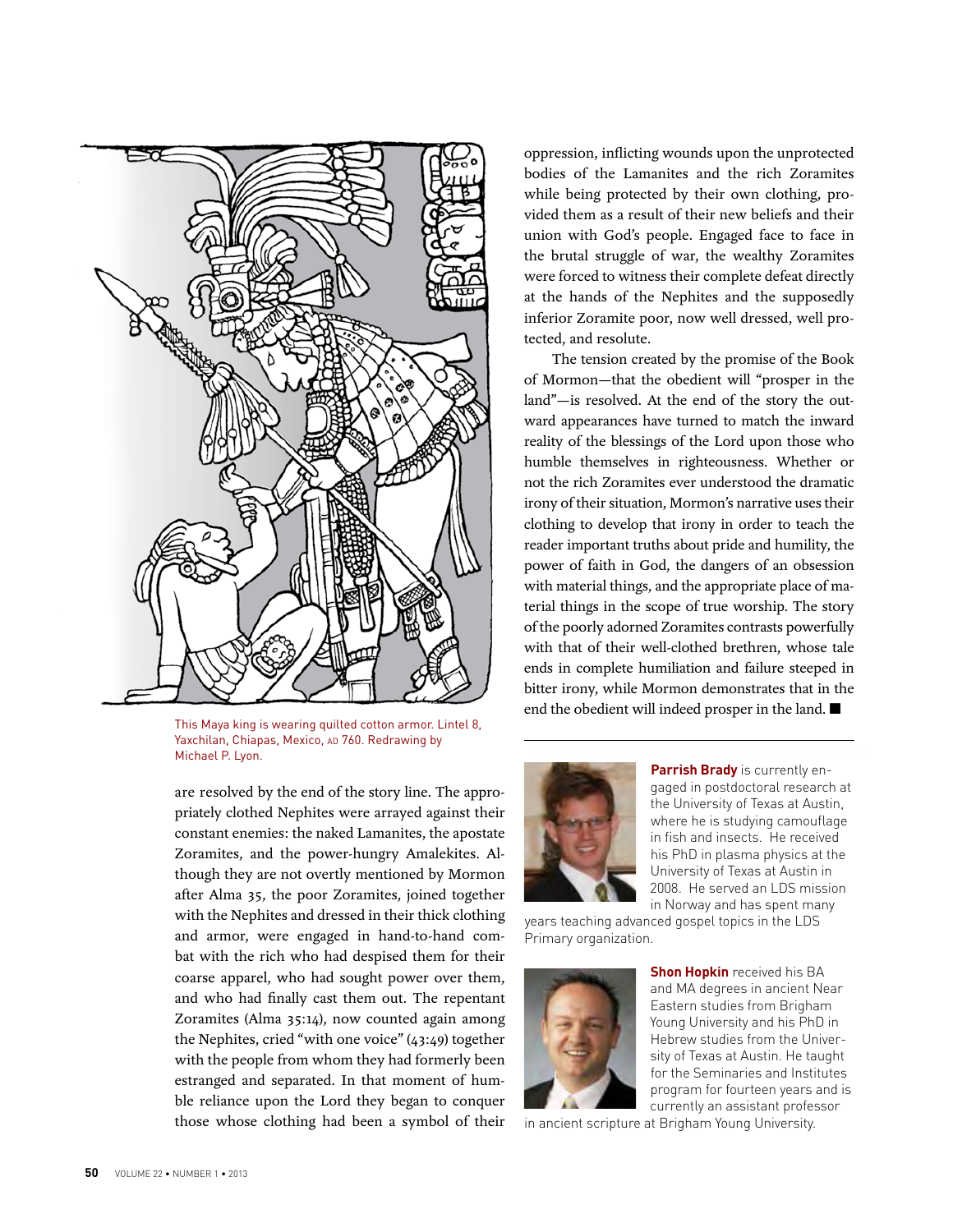#### **Notes**

- 1. William Hamblin, for example, has provided a discussion focused on the functional nature of wartime clothing such as the thick clothing provided by Captain Moroni. See William J. Hamblin, "Armor in the Book of Mormon," in *Warfare in the Book of Mormon*, ed. Stephen D. Ricks and William J. Hamblin (Salt Lake City: Deseret Book, 1990), 400–424.
- 2. For a discussion of Mormon's influence as the main editor of the Book of Mormon, see Grant R. Hardy, "Mormon as Editor," in *Rediscovering the Book of Mormon*, ed. John L. Sorenson and Melvin J. Thorne (Salt Lake City: Deseret Book and FARMS, 1991), 15–28. In this article Hardy mostly discusses evidence of an editor's presence that can be recognized because of "seams" or inconsistencies in the story line when multiple sources are connected together to create a narrative. In the Zoramite story line, the evidence of editing is less overt and is revealed mainly in the story being framed in such a way that themes—the theme of clothing or certain dramatic ironies—run consistently throughout. Although Mormon does not overtly insert his famous "and thus we see" perspective at any point in the Zoramite story line, he does reveal himself as editor in Alma 32:4. In identifying the poor Zoramites, he calls them "those of whom we [i.e., Mormon and the readers] have been speaking." This curious choice of words may reveal Mormon's attitude toward his work and his awareness of his "audience," the future readers of his book, with whom he pictures himself having a conversation by means of the text. We are grateful to Dan Belnap for pointing out this interesting phrase.
- 3. The Zoramite story is not unique in this regard. Although some have considered the Book of Mormon a very simplistic account of good versus evil—for example, see Thomas F. O'Dea, *The Mormons* (Chicago: University of Chicago Press, 1957), 33—the tension between obedience, wickedness, and prosperity can be seen in almost every section of the book, such as when the righteous followers of Alma the Elder are persecuted, when Noah's followers seem to prosper, or in the numerous situations in which the prosperity of the people of God almost immedi-

ately leads them into pride and wickedness. Indeed, this tension creates what is often known as the "pride cycle," in which a prosperous state in the Book of Mormon predicts with high accuracy subsequent wickedness, while a humble economic state predicts future righteousness and blessings. This theme has been approached previously in Todd M. Compton, "The Spirituality of the Outcast," *Journal of Book of Mormon Studies* 2/1 (1993): 139–60. According to John Sorenson, Mormon's primary purpose throughout his abridgment was to show the truthfulness of the promise that the obedient would prosper in the land and that the wicked would be cut off. See John L. Sorenson, "Mormon's Sources," *Journal of the Book of Mormon and Other Restoration Scripture* 20/2 (2011): 12. The Zoramite narrative closely fits those editorial goals.

- 4. For this and other definitions, see Meyer H. Abrams, *A Glossary of Literary Terms*, 7th ed. (Massachusetts: Heinle & Heinle, 1999), 136–37. See also the excellent discussion on verbal and dramatic irony in the Book of Mormon by Robert A. Rees, "Irony in the Book of Mormon," *Journal of Book of Mormon Studies* 12/2 (2003): 20–31. Rees gives examples of irony in the Book of Mormon accounts of Nephi and his brothers, of Korihor, and of Abinadi.
- 5. Although not claiming that the data are conclusive, Sherrie Mills Johnson has posited that the Zoramites were descendants of the original Zoram and that they separated from the Nephites for ethnic and sociological reasons. One of the most significant points in her reasoning is that Ammoron (and by extension Amalickiah) claimed to be a descendant of the original Zoram. This knowledge of original ancestry, mentioned so close in the narrative to the Zoramite story line, increases the probability that the group named themselves Zoramites in part because of this knowledge. See Sherrie Mills Johnson, "The Zoramite Separation: A Sociological Perspective," *Journal of Book of Mormon Studies* 14/1 (2005): 74–85. Nevertheless, the connection is not necessary to understand Mormon's description of the Zoramite narrative. Interestingly, the original Zoram (introduced in 1 Nephi 4:20–37) was a participant in the first recorded Book of Mormon event in which clothing was important. In this account Nephi

dressed in the garments of Laban and used clothing to cause Zoram to misidentify him (as Judah misidentified a disguised Tamar in Genesis 38). Thus authors and editors of the Book of Mormon (in this case Nephi) early on showed an awareness of the power of clothing to create an identity that would be interpreted by others. Zoram failed to grasp Nephi's true identity because he was too focused on the outward appearance of clothing. Another literary irony of this nominal connection to the original Zoram with the Zoramites is that he entered the Book of Mormon story as a slave, while the Zoram of Alma 31 believed in his chosen status and sought to enslave others.

- 6. The phrase *dumb idols* shows up twice in the King James Version of the Bible, first in the writings of Habakkuk (2:18), a prophet whose ministry likely coincided with that of Lehi and whose writings may or may not have been included on the brass plates. In Habakkuk 2:18 the phrase *dumb* (i.e., mute) *idols* (אלמים אלילים/ *'ělîlîm 'llĕmîm*) creates a poetic play on words and refers to the creation of physical idols rather than to a symbolic worship of material wealth, which is the interpretation often given to idolatry by modern readers. The second instance is found in the writings of Paul (1 Corinthians 12:2). In this case Paul is explaining that although the Gentiles had previously "been carried away unto" the "dumb [i.e., mute] idols" (εἴδωλα τὰ ἄφωνα/ *eidōla ta aphōna*), now the Spirit of God would give them true power and gifts, most importantly the ability to declare that Jesus is the Lord. Thus, Paul's usage also seems to refer to the actual worship of handmade idols, which continued to exist in his time, but could also be understood metaphorically as an inappropriate focus on worldly substances that have no power within themselves. The phrase does not exist anywhere else in the Book of Mormon but is also found in Abraham 1:7—here it again refers to the creation and worship of actual physical idols.
- 7. Mormon provides a translation for the Rameumptom as a "holy stand" (Alma 31:21). If the word was originally derived from Hebrew, the first part of the word *Ram*- would coincide with the Hebrew רמה (*rāmâ*), meaning "height, high place," with *ramê-* likely corresponding to the masculine plural construct form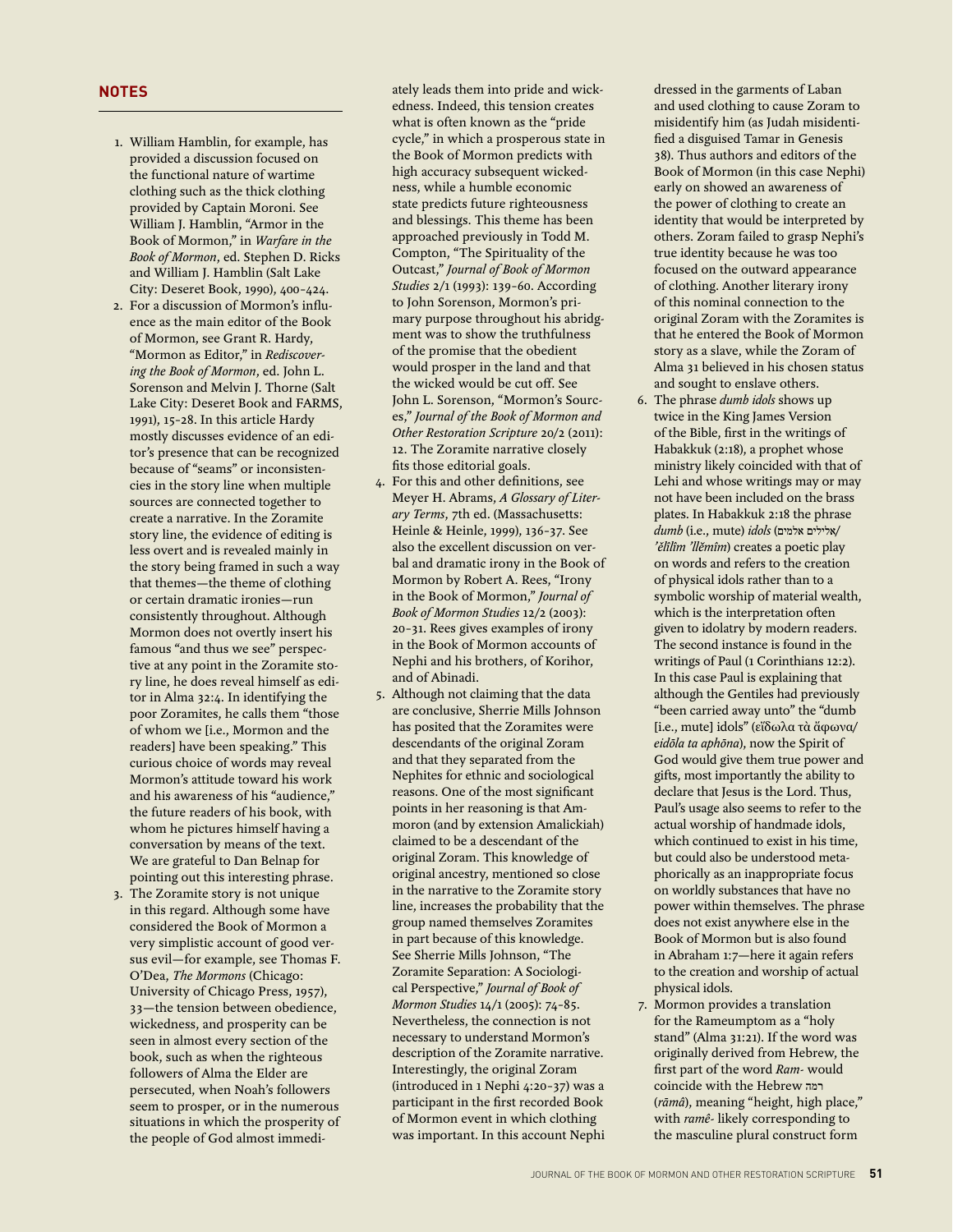of *ramîm*, meaning "the heights of." Although some difficulties remain with the second half of the word, it could be related to the Hebrew עומד (*'omed*), or place of standing, with the nominalizing suffix *om* placed at the end. This word with possible Hebrew roots could literally be interpreted as the "exalted stand." (A number of factors could influence the minor differences between *omed*  and *umpt-* when rendered in English. For example, consider the form of the word *redemption* resulting from a combination of *redeem* and -*tion*.)

- 8. In addition to their costly apparel and jewelry, the rich Zoramites also seemed to be ornately decorated with other effects, probably unusually so, based on the statement "all their precious things which they are ornamented with" (Alma 31:28).
- 9. This interpretation, which connects the worship of dumb idols with a love of material things, seems to represent a modern understanding of the concept of idol worship (see D&C 1:16) rather than an ancient viewpoint in which idol worship was seen as an attempt to access the divine through man-made objects that looked like, represented, or were vehicles for the gods. This modern concept of idol worship suggests a couple of conflicting possibilities that bear mentioning: (1) Possibly Alma and Mormon had a broader understanding of the concept of idol worship as it is often understood in modern religion. Just as the Nephite understanding of other Mosaic concepts often reflects a more modern view of ritual behavior (such as a clear perception that ordinances under the law of Moses centered symbolically on Christ), the Nephites may also have understood that the dangers of idol worship extended to an obsession with material things. (2) On the other hand, if Alma and Mormon instead shared a simple view of idol worship that did not include a connection with material things, then it would indicate, contrary to Mormon's description, that the Zoramites had some other form of worship besides the Rameumptom. However, even if Mormon did not intend to connect the worship of idols with the costly clothing of the Zoramites, the text demonstrates that when Alma arrived among the Zoramites he discovered that the obsession with costly apparel including its use as a justification to cast the poor Zoramites out—was an

important feature of the Zoramite apostasy. In other words, the theme of costly apparel functions in the narrative whether it was connected by Mormon to the worship of dumb idols or not.

Additionally, Mormon's mention of Alma being concerned about the worship of "dumb idols" by the apostate Zoramites may serve to remind the reader of Alma's own apostate history as an "idolatrous man" (Mosiah 27:8). Not only did Alma have personal experience with idolatry, but he also had extensive familiarity with clothing as an external evidence of inward attitudes. After Alma's repentance, Mormon describes the humility of Alma and his people by stating that "they did not wear costly apparel, yet they were neat and comely" (Alma 1:27). In other story lines surrounding Alma's ministry, the description of costly apparel appears in connection with Nehor (1:6) and later with the arrogance of the Nephites, referring to "those who did not belong to their church" (1:32). Indeed, costly apparel appears as one of the chief evidences of pride that caused Alma to leave his position as chief judge (4:6–7) in order to preach the word, and Alma mentioned the "costly apparel" of the people of Zarahemla in his encouragement to them to repent (5:53). Thus Alma, the repentant idolater and opponent of pride, stands in the text as a foil for the wealthy Zoramites. The idolatrous Zoramites could have humbled themselves as Alma had but chose to maintain their corrupt attitudes. Instead the poor Zoramites, whose unostentatious mode of dress matched that of Alma much more closely, did take advantage of the opportunity Alma's teachings provided them.

- 10. This form of prayer was also used in places of worship in Old Testament times, as evidenced by Psalm 63:4. Although the Zoramites had rejected the rituals of the law of Moses, they may have retained certain imbedded behaviors from their prior lives with the Nephites. See Johnson, "Zoramite Separation," 80–81.
- 11. See also note 9, second paragraph.
- 12. The Book of Mormon shows a nuanced understanding of the poor, as does the Bible, often portraying them as the group truly prepared to follow God because of their humility and encouraging the rich to provide help to the poor without judging them. See Lindon J. Robison, "'No Poor

among Them,'" *Journal of Book of Mormon Studies* 14/1 (2005): 86–97. See also Compton, "Spirituality of the Outcast," 139–60.

- 13. The theme of the righteous outcasts may even receive subtle development through Alma's next example of the brazen serpents and the Israelites, who had been slaves at the bottom levels of Egyptian society before being chosen as God's people. Notwithstanding their slave status, they were chosen. Notwithstanding their chosen status, those who would not humble themselves or look upon the brazen serpent died. Only those who continued to be humble and righteous were truly "blessed" in the land and saved in the end. See Johnson, "Zoramite Separation," 83.
- 14. Although no direct textual evidence supports the supposition, it is possible that the inconsistency of a suffering God—a concept diametrically opposed to the Zoramite understanding of chosen-ness—was one of the issues that caused the rich Zoramites to reject the concept of Christ. Throughout the Book of Mormon including the examples of Sherem, Nehor, Korihor, and the priests of Noah—a rejection of Christ is often connected with an inappropriate emphasis on materiality, at times revealed by an obsession with costly apparel and other times by a prideful request for palpable signs. Alma also mentions the desires of the wicked for signs in Alma 32:17.
- 15. The connection of clothing in these chapters with Alma's account of a tree of life growing to fill the inward man alludes—probably unintentionally to the story of Adam and Eve. In contrast to Adam's and Eve's attempts to cover their nakedness with clothes made from a tree, Alma indicates that the tree should grow naturally inside the soul of the truly humble, filling the spiritual hunger and nakedness of those who exercise their faith in Christ and who have received true spiritual knowledge. In this way the Zoramites will have "clothing" of real significance, granted by God's power and authority (as was the garment given to Adam and Eve by the Lord in the garden) and indicating their true spiritual standing before the Lord. Even the morphology of biblical Hebrew conveys a negative connotation for worldly human clothing but has a positive viewpoint of coverings when obtained through ordinance or when provided by God. The Hebrew word